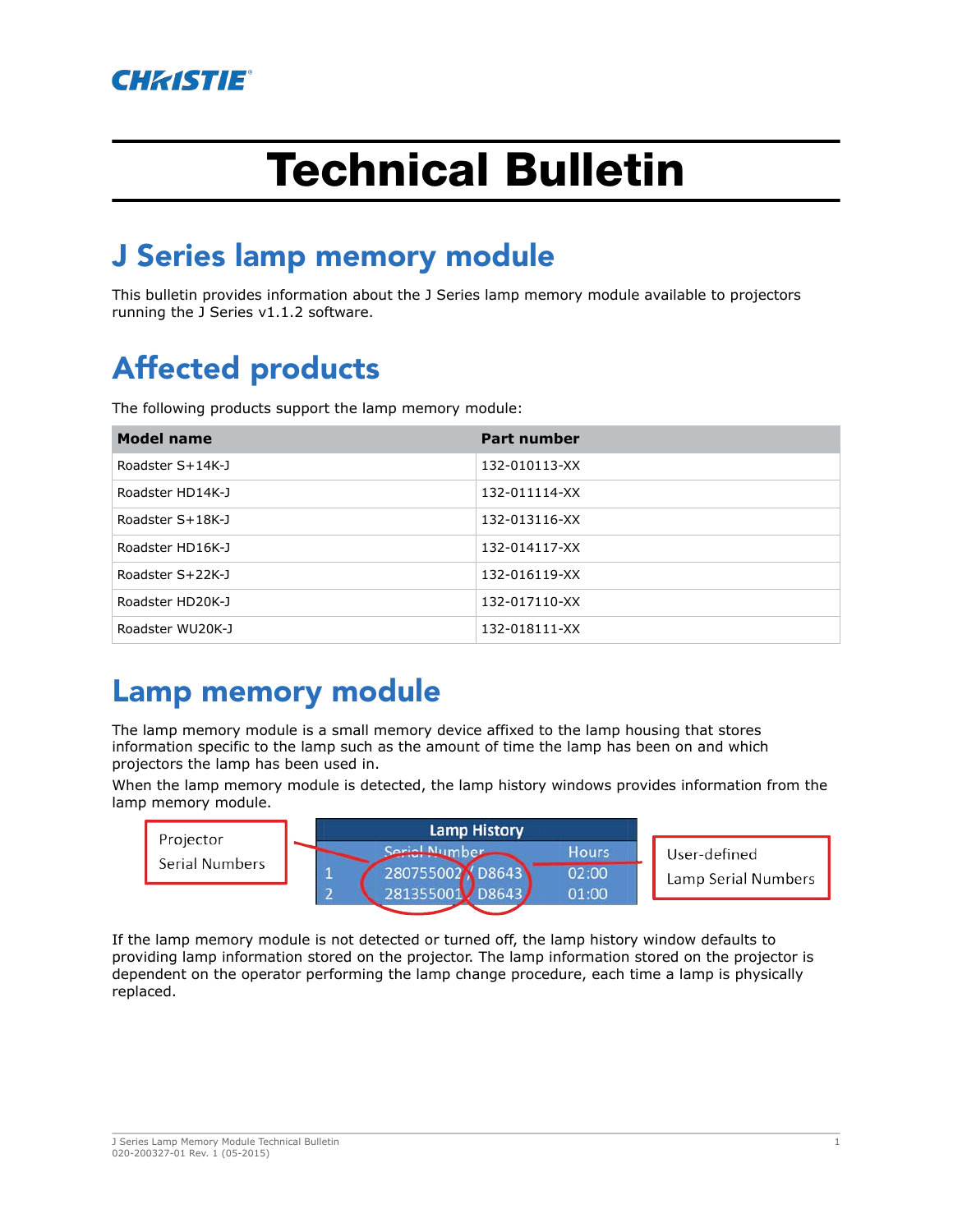





Under lamp nousings may not have a lamp memory module attached to it.<br>
<br> **i** Older lamp housings may not have a lamp memory module attached to it.

# Upgrading to J Series v1.1.2 software

When a projector is upgraded to v1.1.2 of the J Series software and the lamp memory module is detected, a new lamp record is created and lamp statistic recording starts as expected.

- 1. Upgrade the projector to J Series v1.1.2 software.
- 2. Ensure the lamp has a lamp memory module installed.

If the projector had the lamp memory module installed, support may already be on if it was turned on prior to the upgrade (because it was previously running  $v1.1.2$ , downgraded to  $v1.0.x$ , and then upgraded to v1.1.2 again).

### Turning lamp memory module support on and off

The lamp memory module support is enabled by default.

If a factory default is performed, lamp memory module support is disabled on the next reboot.

- 1. To enable lamp memory module support, issue the **(LMM1)** serial command.
- 2. For the setting to take effect, AC cycle the projector.
- 3. To disable lamp memory module support, issue the **(LMM0)** serial command and AC cycle the projector.

### Performing a lamp change

With the lamp memory module support enabled, the projector automatically creates a new lamp record when a new lamp with a lamp memory module is installed into the projector.

- 1. If the lamp being used does not have a lamp memory module attached to it, perform the lamp change procedure manually.
	- Prior to turning on the projector issue the Lamp Change (LPC) serial command or use the webpage.
	- After turning on the projector, use the on-screen display.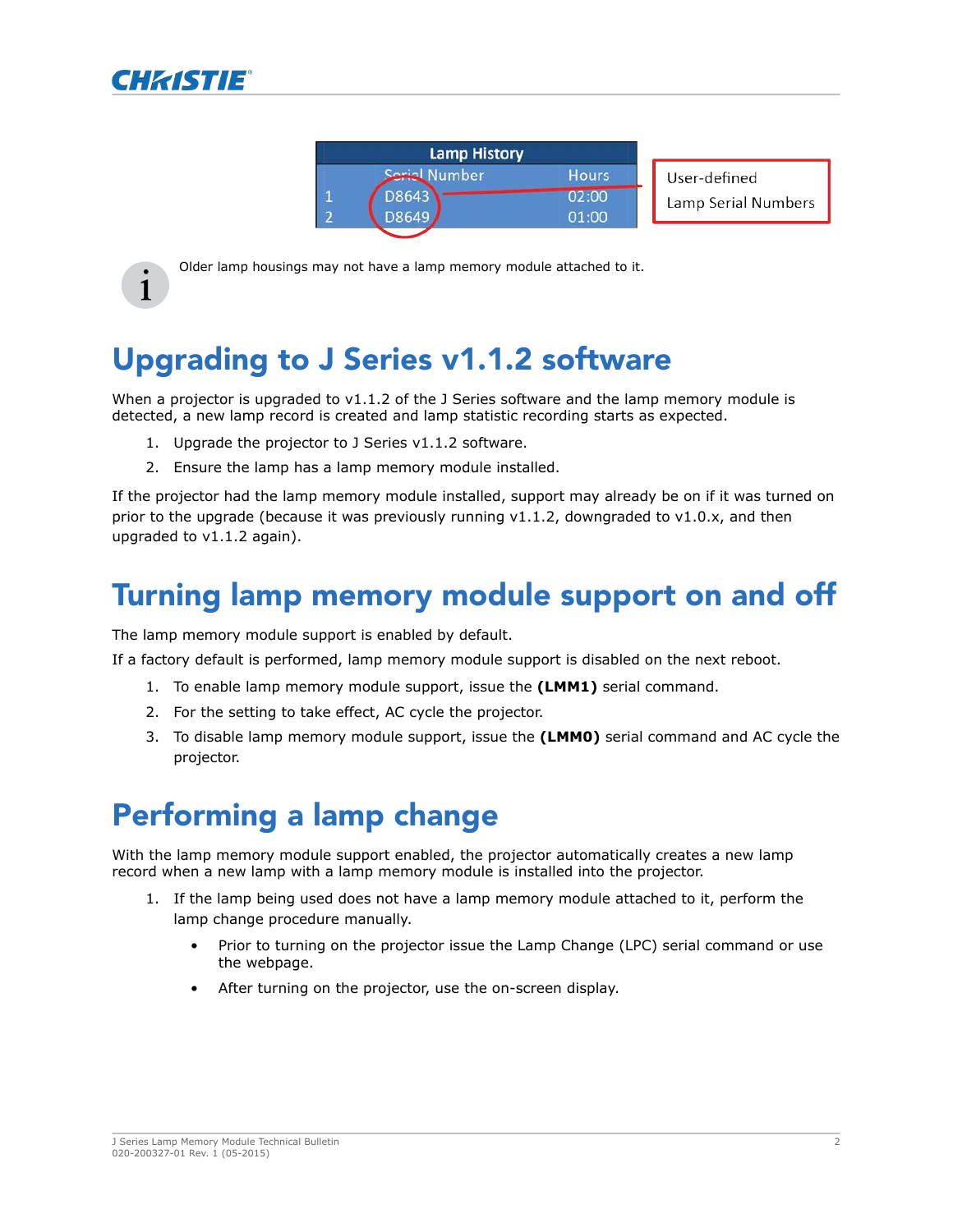### Downloading information from the lamp memory module

Downloading the lamp memory module

- 1. To retrieve all information on the lamp memory module, install the lamp into a projector running J Series v1.1.2+ software.
- 2. Retrieve an interrogator.

The lamp memory module is found in the All Files tab of the interrogator in the LampMemory.txt file.

### Master and individual lamp records

The lamp memory module contains a master and individual lamp records.

#### Master record

Each Lamp Memory Module has one master recording containing all of the accumulated statistical data from discarded individual lamp records.

```
LMM ID: 5847364690032016449, total 6 valid lamp records, 0 discarded lamp records. 
    Master Record: accumulated statistical data of all discarded lamp records.
         Number of hours run: 00:00 (h:m)
         Number of hours run at low power: 00:00 (h:m)
         Number of hours run at med power: 00:00 (h:m)
         Number of hours run at high power: 00:00 (h:m)
         Number of strikes: 0
         Number of failed strikes: 0
         Number of hot strikes: 0
         Number of failed hot strikes: 0
         Number of unexpected offs: 0
```
#### Individual lamp records

Individual lamp records are created each time a lamp change occurs and are only discarded when space is needed to create a new lamp record.

```
Lamp Record #1:
         Projector Serial Number: 281355001
         Lamp Serial Number: N/A
         CreationDate: 11:21:24 2013/02/21
         Number of hours run: 00:00 (h:m)
         Number of hours run at low power: 00:00 (h:m)
         Number of hours run at med power: 00:00 (h:m)
         Number of hours run at high power: 00:00 (h:m)
         Number of strikes: 0
         Number of failed strikes: 0
         Number of hot strikes: 0
         Number of failed hot strikes: 0
         Number of unexpected offs: 0
         Last update time: 12:55:48 2013/02/21
```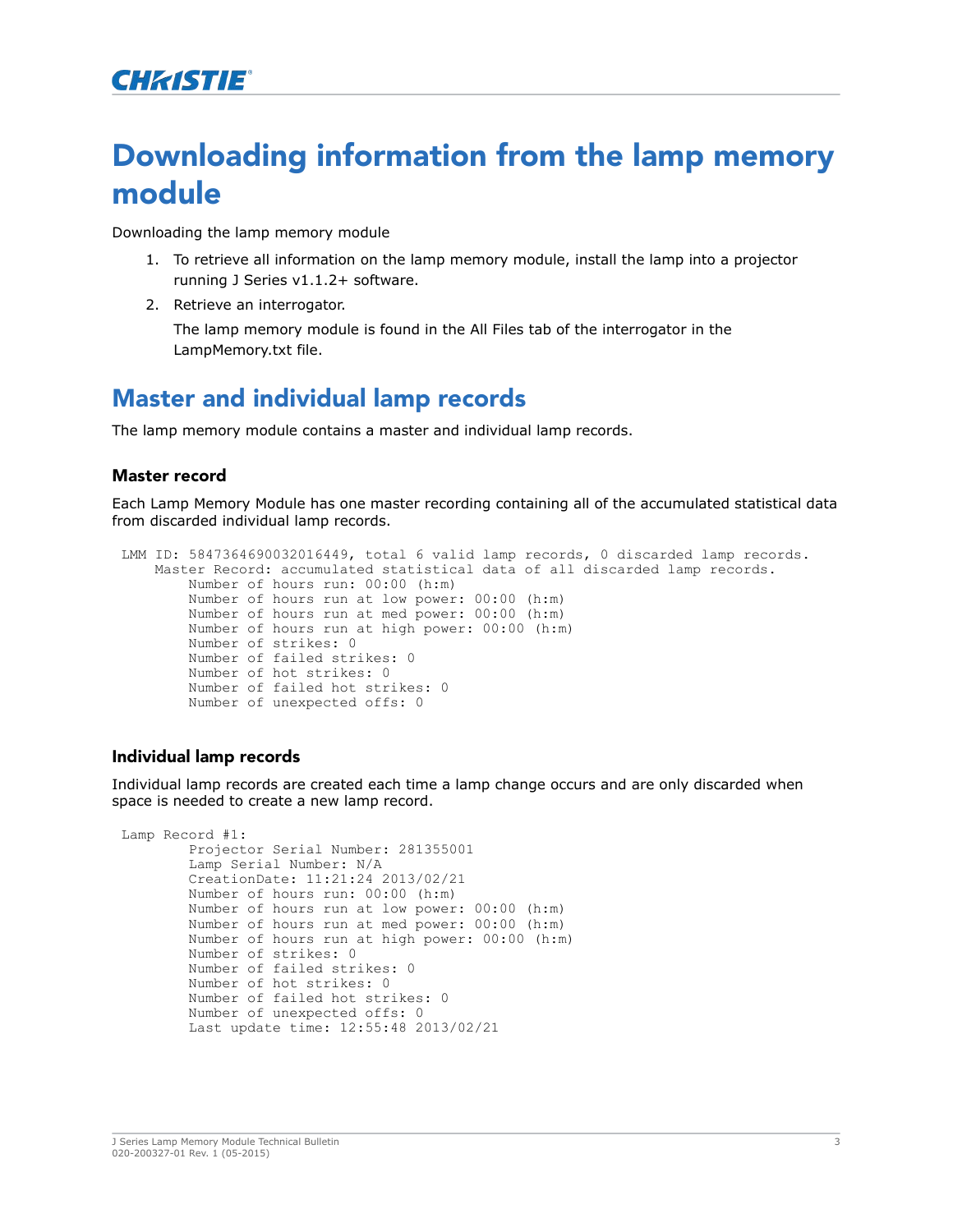

#### Information stored within the lamp memory module

The master and individual lamp records provide information about the lamp installed in the projector.

| <b>Field</b>              | <b>Description</b>                                                                                |
|---------------------------|---------------------------------------------------------------------------------------------------|
| Projector Serial Number   | Serial number of the projector that the lamp was<br>installed in when the record was created      |
| Lamp Serial Number        | User defined serial number for the lamp                                                           |
| <b>Creation Date</b>      | Date and time that the record was created                                                         |
| Number of hours run       | Amount of time that the lamp was on                                                               |
| Number of hours run at    | Amount of time that the lamp was running at                                                       |
| • Low power               | • Low power-Bottom third of power range                                                           |
| • Medium power            | • Medium power-Middle third of power range                                                        |
| • High power              | • High power-Upper third of power range                                                           |
| Number of strikes         | Number of times the lamp was successfully turned on<br>while the projector was in standby         |
| Number of failed strikes  | Number of times the lamp failed to turn on while the<br>projector was in standby                  |
| Number of hot strikes     | Number of times the lamp was successfully turned on<br>while the projector was still in cool down |
| Number of unexpected offs | Number of times the lamp failed to turn on while the<br>projector was still in cool down          |
| Last Update Time          | Last time the record was updated                                                                  |

#### Accuracy of the information stored in the lamp memory module

The accuracy of the information in the lamp memory module depends on several factors.

- Accurate to within a few second if:
	- The projector is powered up and down using standard operations
	- The lamp shuts off unexpectedly but the project is still running properly
	- The lamp shuts off due to an interlock but the projector is still running properly
- Accurate to within a half hour if the AC power is lost abruptly while the lamp is on.
- Can be missing lamp records if the lamp is used in a projector not running J Series v1.1.2+ software.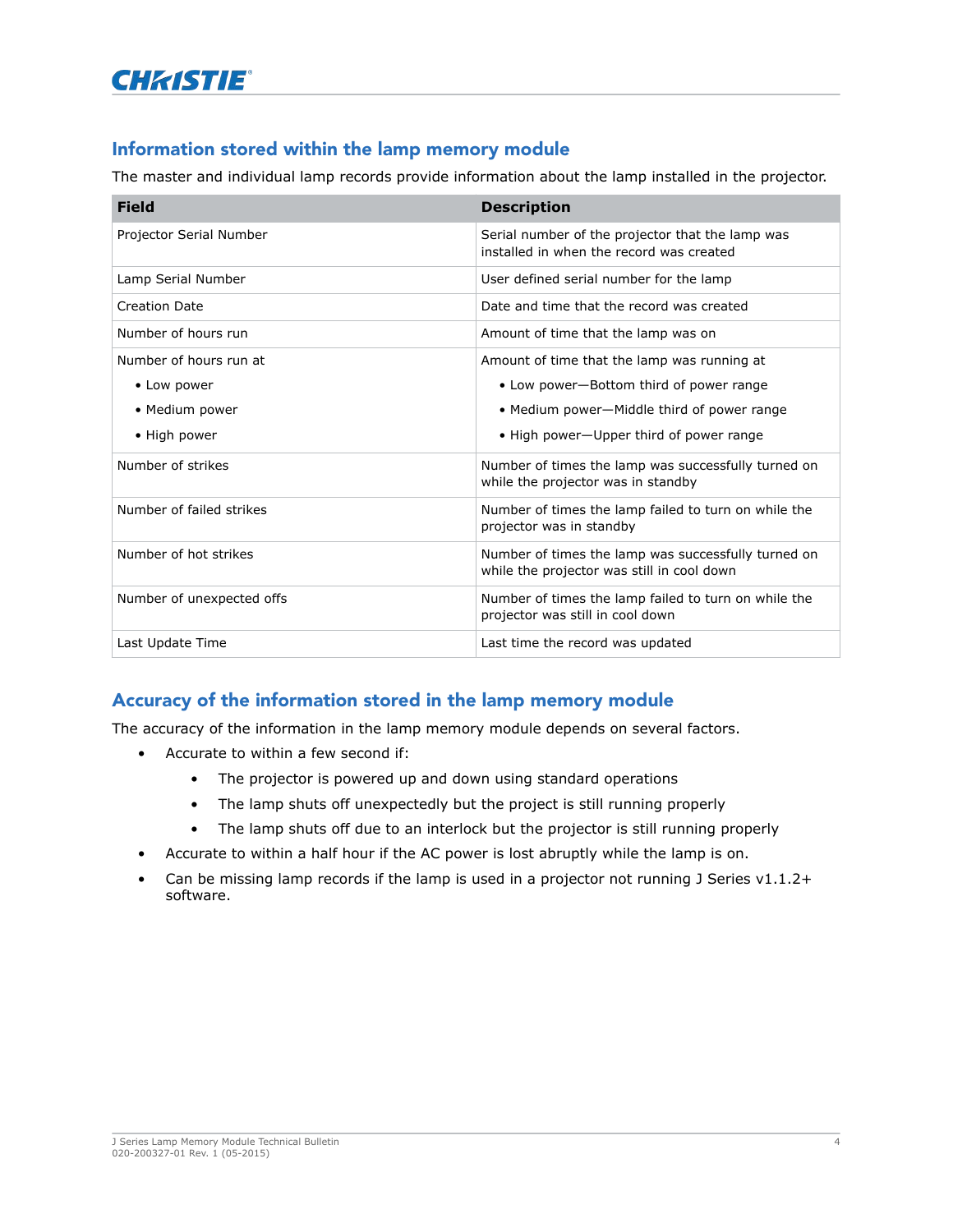### Comparing projector information to lamp information

The projector maintains a list of all lamps that have been used with the projector. The lamp memory module maintains a list of all the projectors it has been used in.



Based on the above diagram, at hour nine, the following information has been collected:

| Projector A (note the two separate records)    | Lamp 1                                 |
|------------------------------------------------|----------------------------------------|
| • Had Lamp 1 for 1 hour                        | • Installed in Projector A for 1 hour  |
| • Had Lamp 1 for 1 hour                        | • Installed in Projector B for 6 hours |
| Projector B                                    | • Installed in Projector A for 1 hour  |
| • Had Lamp 2 for 1 hour                        | • Installed in Projector C for 1 hour  |
| • Had Lamp 1 for 6 hours                       | Lamp 2                                 |
| Projector C (Not how Lamp 3 is split)          | • Installed in Projector B for 1 hour  |
| • Had Lamp 3 for 1 hour                        | • Installed in Projector C for 6 hours |
| • Had Lamp 2 for 6 hours Had Lamp 3 for 1 hour | Lamp $3$                               |
| • Had Lamp 1 for 1 hour                        | • Installed in Projector C for 1 hour  |
|                                                | • Installed in Projector C for 1 hour  |

### Downgrading J Series software implications

Lamp memory module support was introduced in v1.1.2. Downgrading the projector to v1.1.1 or lower means the projector no longer recognizes and uses the lamp memory module, even if it is physically present.

Additional implications include:

• Lamp information stored on any lamp memory modules is not retrievable.